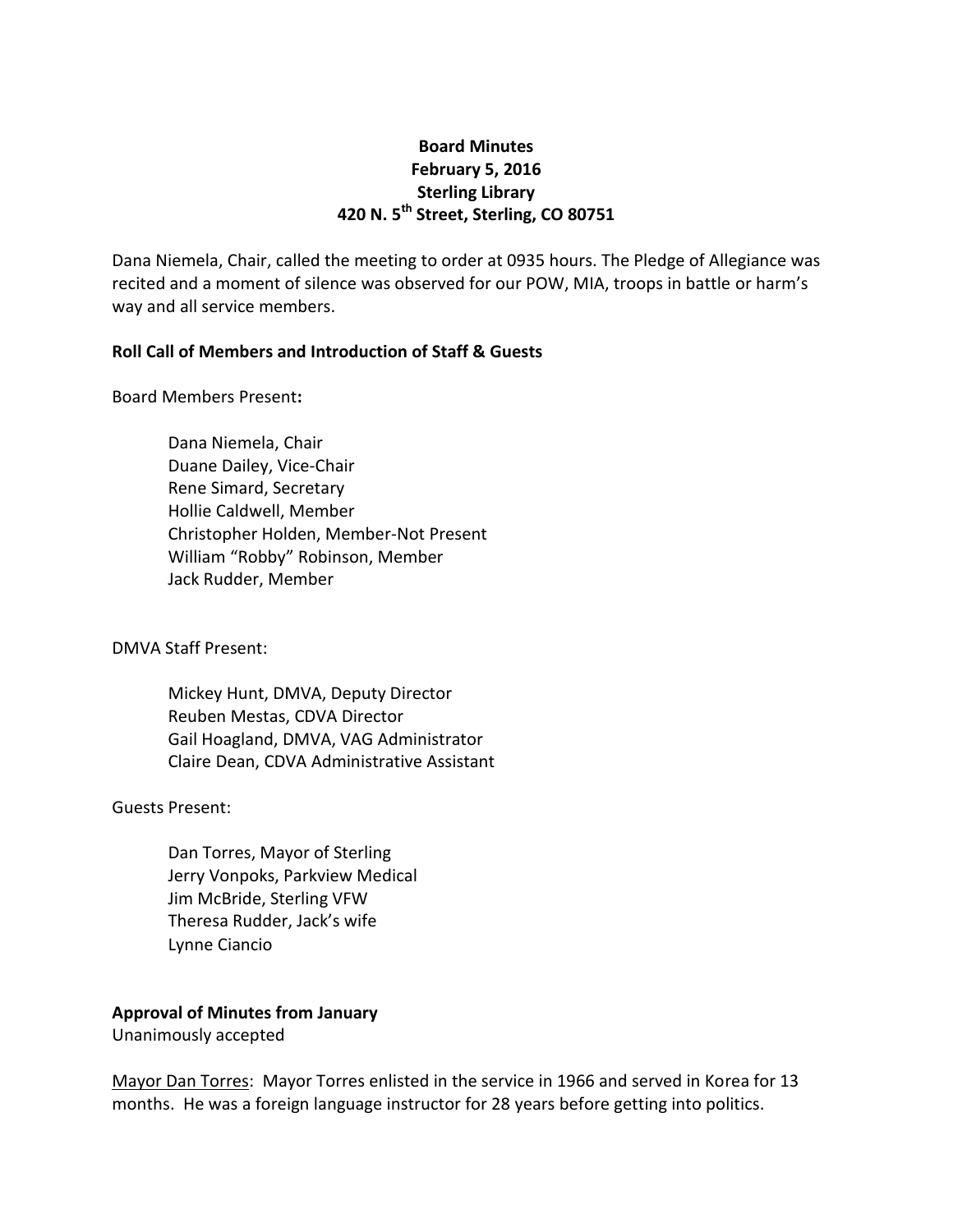Ms. Niemela asked what types of service is offered for veterans in the area and which services work. Mayor Torres replied that many of the physically challenged veterans travel to Cheyenne, Wyoming for medical treatment rather than going to Denver. Most healthcare benefits are adequate for the area. He added that he is currently not utilizing VA Healthcare. Ms. Niemela asked if they have access to a telehealth clinic. Mr. McBride responded that there is one at the junior college. Mr. Dailey inquired about specialty doctors in the area. Mr. McBride stated that most are primary care doctors. There are many OEF/OIF veterans in the region, but they are reluctant to join the local VFW. They find support through social media. Veterans organizations in the area are struggling to raise money. Currently only two female veterans are members of the local VFW.

Ms. Niemela indicated that a lot of people who join the military come from rural areas and many who get out often return to their hometowns.

Mr. Mestas stated that 83% of Colorado's veterans live along the I-25 and I-70 corridor, leaving only 17% of veteran population in the rural areas. Ms. Niemela would like to make sure that those who don't have immediate access to the big services found in larger cities get the assistance they deserve. Ms. Hoagland then described both grants. A discussion about auto purchase versus auto repair ensued. Mr. Dailey reiterated that rural area posts should collaborate for grant money and help many veterans rather than solely helping out one individual.

Jim McBride: Mr. McBride was encouraged by the Board to refile his tinnitus claim that was previously denied. He then asked why the VA Hospital located in Aurora is over budget. As the Board is not in a position to answer, Mr. McBride was urged to contact his local legislators.

Jerry Vonpoks: Parkview Medical provides resources for those who served in the military and are chemical-dependent. Mr. Vonpoks wanted to share the news of a residential treatment facility called Veterans Village in San Diego, CA that is free to veterans with an honorable discharge.

Hollie Caldwell: Ms. Caldwell will attend the Community Living Center meeting in Florence as well as the Federal VA meeting on February 10 and tour the Catholic Charities in Fort Collins on February 12.

Duane Dailey: A local nonprofit that hosts fishing trips for veterans is being charged by the USDA Forest Service for use on Lake Granby. Duane was told to contact his local legislator on the matter.

Jack Rudder: The San Louis Valley Coalition was well attended by providers, but no new veterans were in attendance. Both Mickey Hunt and Richard Sandrock were present as well as seven area County Veteran Service Officers. Transportation to Denver has been an issue but the Choice Card is beginning to help.

Robby Robinson: No comment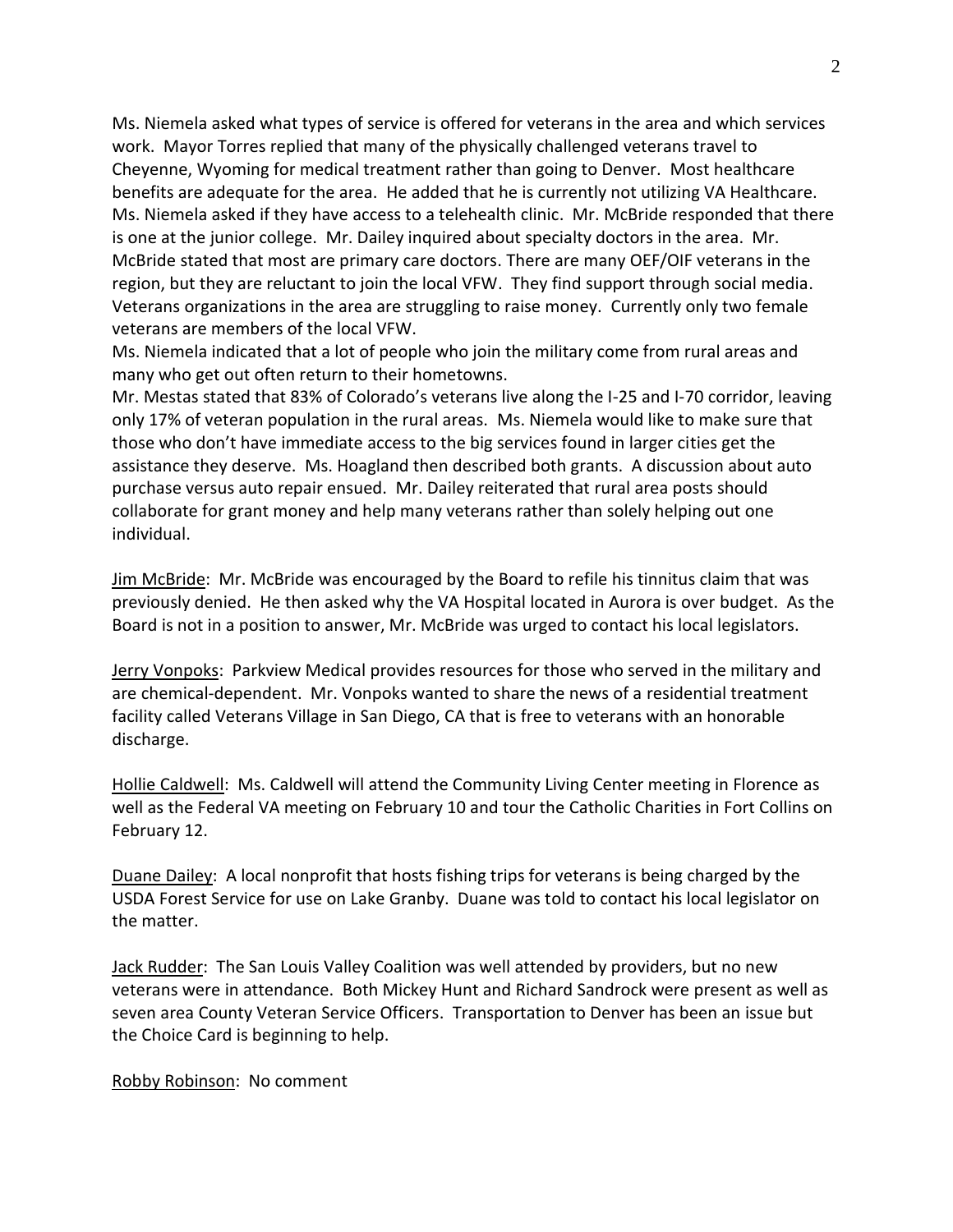Rene Simard: Legislation could be introduced to address the issue of a per diem gap for homeless family members, previously discussed by James Gillespie of Comitis. The Aurora Chamber of Commerce supports the initiative and has sent letters to both Senator Bennet and Congressman Coffman.

Dana Niemela: Ms. Niemela met with Rachel Sheparo of Veterans Economic Communities Initiative in Colorado Springs. Their focus will be on apprenticeships.

*Let the record show that here the Board recessed at 11:09am, and resumed to labor at 11:25am.*

Mickey Hunt: Peak Military Care, an in-patient substance abuse facility located in Pueblo has closed its doors. The State of Colorado Human Services and Federal VA will meet on February 10 at 3pm to discuss waiving the 75/25 rule which is the VA regulation requiring nursing homes to have 75% of their residents be veterans. Currently there are 28 spouses on the waiting list at Homelake. Colorado is not the only state having issues with the regulation.

Ben Mestas: The selection committee has chosen the newest State Service Officer, who is waiting to pass the background check. Both Program Assistant and Groundskeeper positions at the Grand Junction Cemetery remain unfilled.

Robby Robinson: The next State Veterans Community Living Centers meeting will be held at the Bruce McCandless Veterans Community Living Center in Florence on 12 Feb. They will hold their meetings at each Community Living Center in the state.

Gail Hoagland: Questions and feedback regarding grant scoring will be due by February 16. Mr. Robinson requested clarification on the Monument VFW Post grant. He will reach out to Homelake to discuss their grant. Many grant recipients are having issues retaining volunteer drivers. It was suggested that they reach out to student groups as well as provide volunteer training recognition. Only two Board members are required to sit on the Veterans Assistance Grant Committee. Mr. Dailey met the State Commander of the American Legion to discuss the Veterans Trust Fund. Many Posts have not kept up their 501(c)19 status and therefore have not applied for the VTF. Ms. Hoagland stated that they could still apply as long as they have proof of good standing. Washington County Veterans Service Officer Jim McCracken has expressed his dislike for the required grant evaluation.

Rene Simard: The Colorado Veteran's Memorial Preservation Trust Committee consists of four members and one is designated from the CBVA. Rene currently serves as the member representing the Board. Tim Drago, who has been the veteran representative, is stepping down and recommended that the CBVA be the point of contact for current and future trust committee members plus Department of Personnel/Administration disbursement approval. It was agreed by the Board that the CBVA's role should not change. The Board is not required by statute to oversee the committee and therefore the designated representative should continue to service as a committee member only.